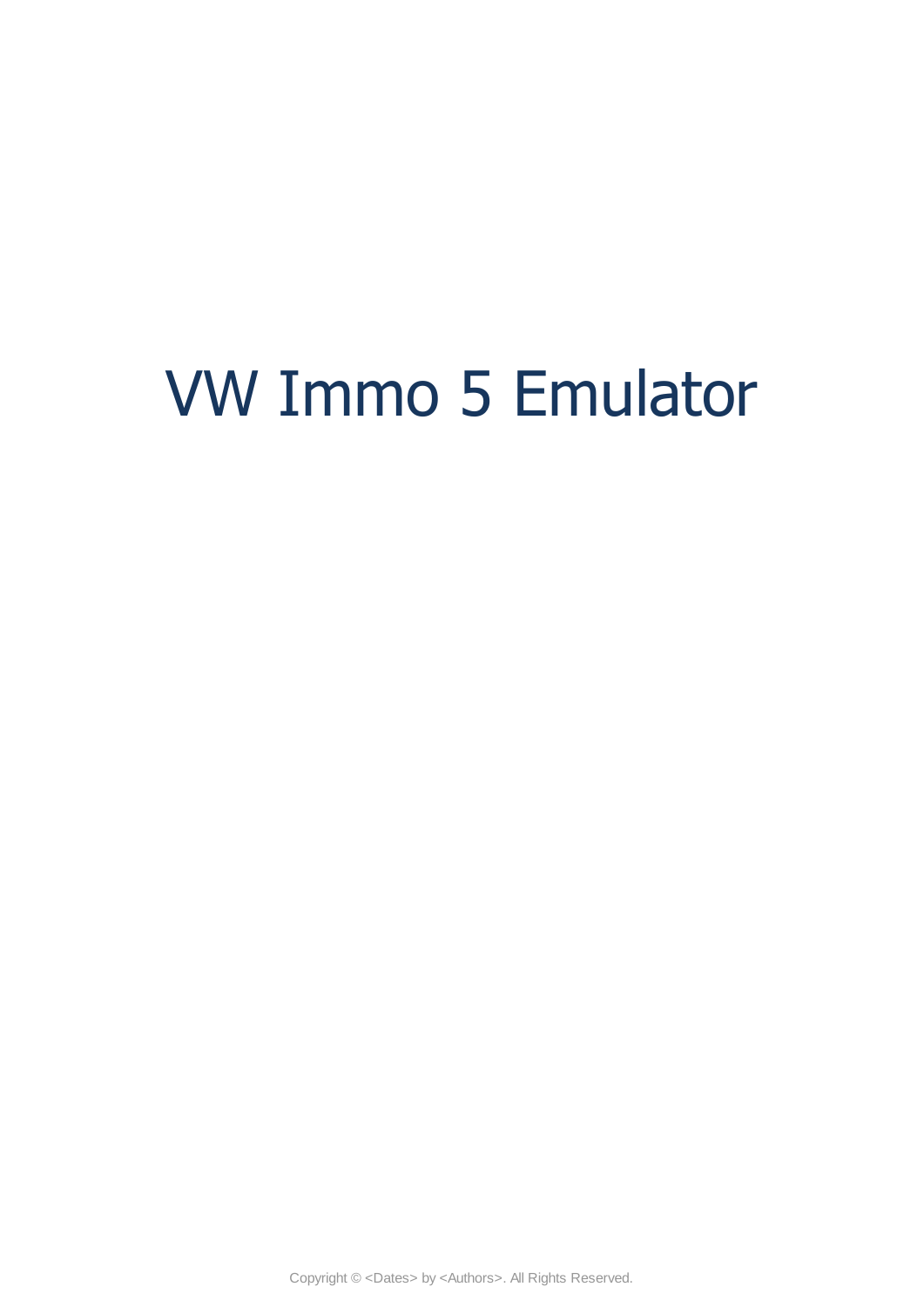## **Table of contents**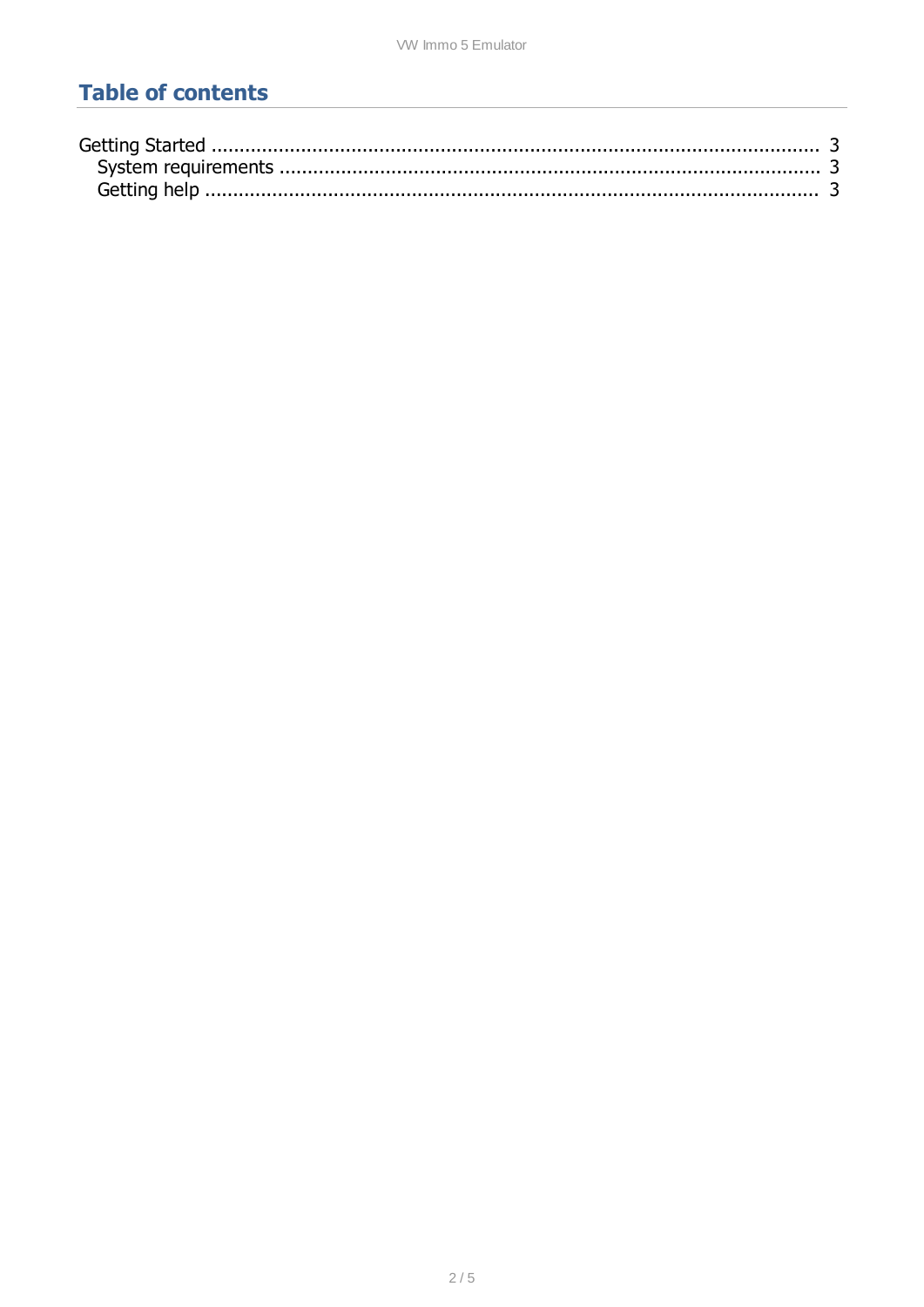## <span id="page-2-0"></span>**Getting Started**

### <span id="page-2-1"></span>**System requirements**

What we need to have for install Emulator Immo5:

1.Immo5 Emulator Board

2.ECU with Immo5 system (Audi A4 2007...) Golf7 , Octavia 3 , Audi A3 2012... etc... It works on kind of ECU Bosch , Siemens , Continental, Delphi (EDC17, MED17, Simos etc...)

3.We have to know actual ECU immo data : 16 bytes CS , 4bytes MAC (mean : 2 bytes MAC ECU , 2 bytes MAC Immo) and optionally PW (power class) . But if we don't know PW it will ne no problem.

Warning!! There is no possible to use Emulator if don't have above Immo Data.

## <span id="page-2-2"></span>**Getting help**

First we must have Immo Data : CS , MAC and PW (not required).

Now we have to prepare data in EMulator. We use soft name "Vw\_Emu\_Tool1.exe" aviable on our server.

|             | $\mathbf x$<br>$\Box$<br>VW Group Immo 3/4/5 ,PSA Emu Tool v3.10 09.2019 Smok<br>$\overline{\phantom{0}}$ |
|-------------|-----------------------------------------------------------------------------------------------------------|
| Immo 3<br>∈ |                                                                                                           |
| Immo 4      |                                                                                                           |
| $Q$ Immo 5  |                                                                                                           |
| <b>PSA</b>  |                                                                                                           |
|             | Comp.Sec 38B83D2C71707CE7F81139CFF005A723                                                                 |
|             | 4F95<br>MAC1 (ECU)                                                                                        |
| PW          | 00<br>MAC2 (Immo) 3918                                                                                    |
|             | Make File (24c02)                                                                                         |
|             | $-11$                                                                                                     |

We choose Immo5 and next we have to fill data CS, MAC1 and MAC2. Now if we know PW we write ,if no we stay value 00. Without know PW Emulator at first use will auto learn PW.

Now we press button Make File 24c02. Soft ask us for save output file.

Now with any eeprom programmer we write this file into 24c02 EEprom localized on Emlator Immo5 board. We don't need desolder we can do by clip or of course we can desolder eeprom

and program it in programmer socket.

Now we have to connect Emulator to ECU. We connect 4 wires CAN H , CAN L, GND , +12V (term 15). Warning !!! We have to solder jumper J1 on Emulator - it set Emulator to works in Immo 5 system. On end of page we can look where jumper is localized.

Now we have to cases :

1. If we don't set PW (PW was write 00) at first power on ECU with connected Emulator will start process auto learn. It is one time operation.

 After few second LED on Emulator will show code (33) 3 slow and 3 fast blink - mean Emulator learn PW succeed. If led will show code (55) 5 slow and 5 fast blink - mean Emulator can not find PW.

 it can happened if we set wrong CS or MAC1(ECU). Please check that data , rewrite proper value and try again.

After this operation we must disconnect and connect power on Emulator for next test or use.

2.if we write PW Emulator don't must learn PW and at first time is ready to use.

Component Security CS and MAC we can decode for example by UHDS.

We required have dump flash file and eeprom and by option Immo 5 we can decode data from ECU. Warning !!! If we use other soft for decode data we must know that MAC1 and MAC2 are sometimes swaped and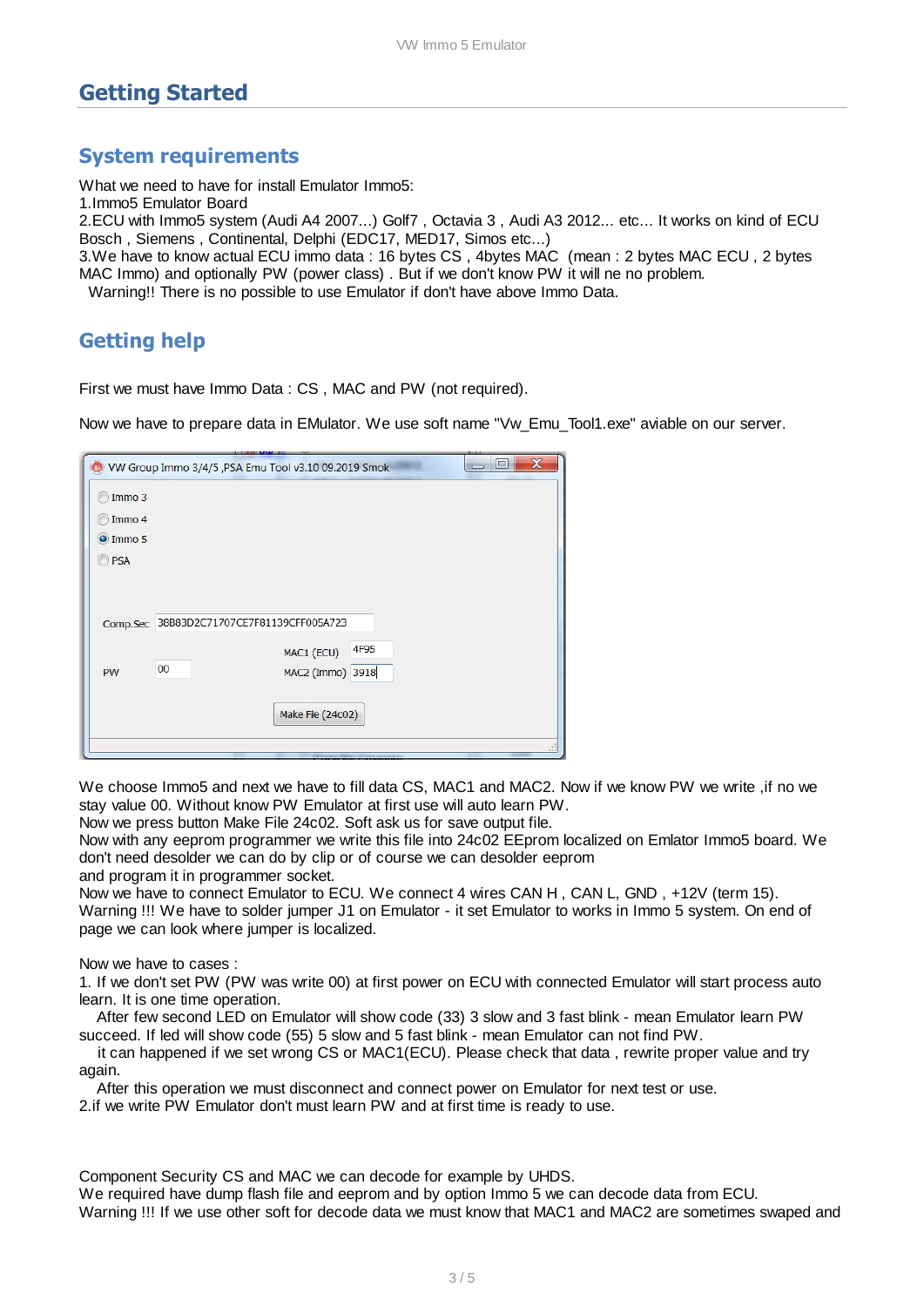#### we must experiment how to write it.

| BCM2 Data                                                                                   |                                                                                                                                             | <b>Files Panel</b>      |                                                                         |                        |
|---------------------------------------------------------------------------------------------|---------------------------------------------------------------------------------------------------------------------------------------------|-------------------------|-------------------------------------------------------------------------|------------------------|
| VIN                                                                                         |                                                                                                                                             | Open BCM2 Flash         |                                                                         |                        |
| CS <sub>1</sub>                                                                             |                                                                                                                                             |                         |                                                                         |                        |
| CS2                                                                                         |                                                                                                                                             | Open BCM2 EEprom        |                                                                         |                        |
| ELV<br><b>BCM</b><br>MAC ECU                                                                |                                                                                                                                             |                         |                                                                         |                        |
| PW                                                                                          |                                                                                                                                             | Open ELV Flash File     |                                                                         |                        |
| CONFIG                                                                                      |                                                                                                                                             |                         |                                                                         |                        |
| Key1                                                                                        | Erase key                                                                                                                                   |                         |                                                                         |                        |
| Key2                                                                                        | Erase Key                                                                                                                                   |                         | Open EDC17 Flash<br>C:\Pliki\BCM\BCM_Testowy_Vagtile\ECU\A4_FLS_INT.BIN |                        |
| Key3                                                                                        | Erase Key                                                                                                                                   |                         |                                                                         |                        |
| Key4                                                                                        | Erase Key                                                                                                                                   | Open EDC17 EEprom       | C:\Pliki\BCM\BCM_Testowy_Vagtile\ECU\a4_EE.BIN                          |                        |
| Key <sub>5</sub>                                                                            | Erase Key                                                                                                                                   | Actions by Dumps        |                                                                         |                        |
| Кеуб                                                                                        | Erase Key                                                                                                                                   |                         |                                                                         |                        |
| Key7                                                                                        | Erase Key                                                                                                                                   | <b>BCM2</b> Decode Data | <b>BCM2 Encrypt EE</b>                                                  | BCM2->ELV Synchro      |
| Key8                                                                                        | Erase Key                                                                                                                                   |                         |                                                                         |                        |
| ELV CS                                                                                      |                                                                                                                                             | ELV Decode Data         | BCM2 Save Decrypted EE                                                  |                        |
| ECU CS                                                                                      |                                                                                                                                             |                         |                                                                         |                        |
| Gear CS                                                                                     |                                                                                                                                             | EDC17 Decode Data       | <b>BCM2 Save EE</b>                                                     | BCM2 Repair ELV Maluf. |
| ELV Data<br>VIN<br><b>CS</b><br><b>BCM</b><br><b>MAC ELV</b><br>PW                          | <b>ECU Data</b><br>WAUZZZ8R9AA06XXXX<br>VIN<br>38B83D2C71707CE7F81139CFF005A723<br><b>CS</b><br>MAC ECU 4F95<br><b>BCM 3918</b><br>7?<br>PW |                         |                                                                         |                        |
| Copy Data BCM->ELV<br>Save ELV File<br>License Accepted<br>Decoding Data EDC17<br>Decode Ok |                                                                                                                                             |                         |                                                                         |                        |

When we Power On ECU with connected Emulator , LED on should be ON mean Immo is unlocked. If LED after few blinks and go OFF mean immo data in EMU and in ECU are not the same.

If all time LED regular blink on EMU mean that ECU not ask Immobilaiser -mean something we wrong connect .

Emulator photo:

| Rev. A1 16032018<br>CAN EMU RH<br>ol 15<br>,,,,,,,,,,,,, |  |
|----------------------------------------------------------|--|
| <br>÷<br>$\bullet$<br><b>Mand</b><br>罡                   |  |
| ።<br><b>STATE</b><br>--<br>--<br>œ<br>--<br>.            |  |
|                                                          |  |

Red +12V Black CAN H Yellow CAN L Green GND.

Right down corner we see chip U3 - 24c02 EEprom . to this chip we have to write file prepared as on top of